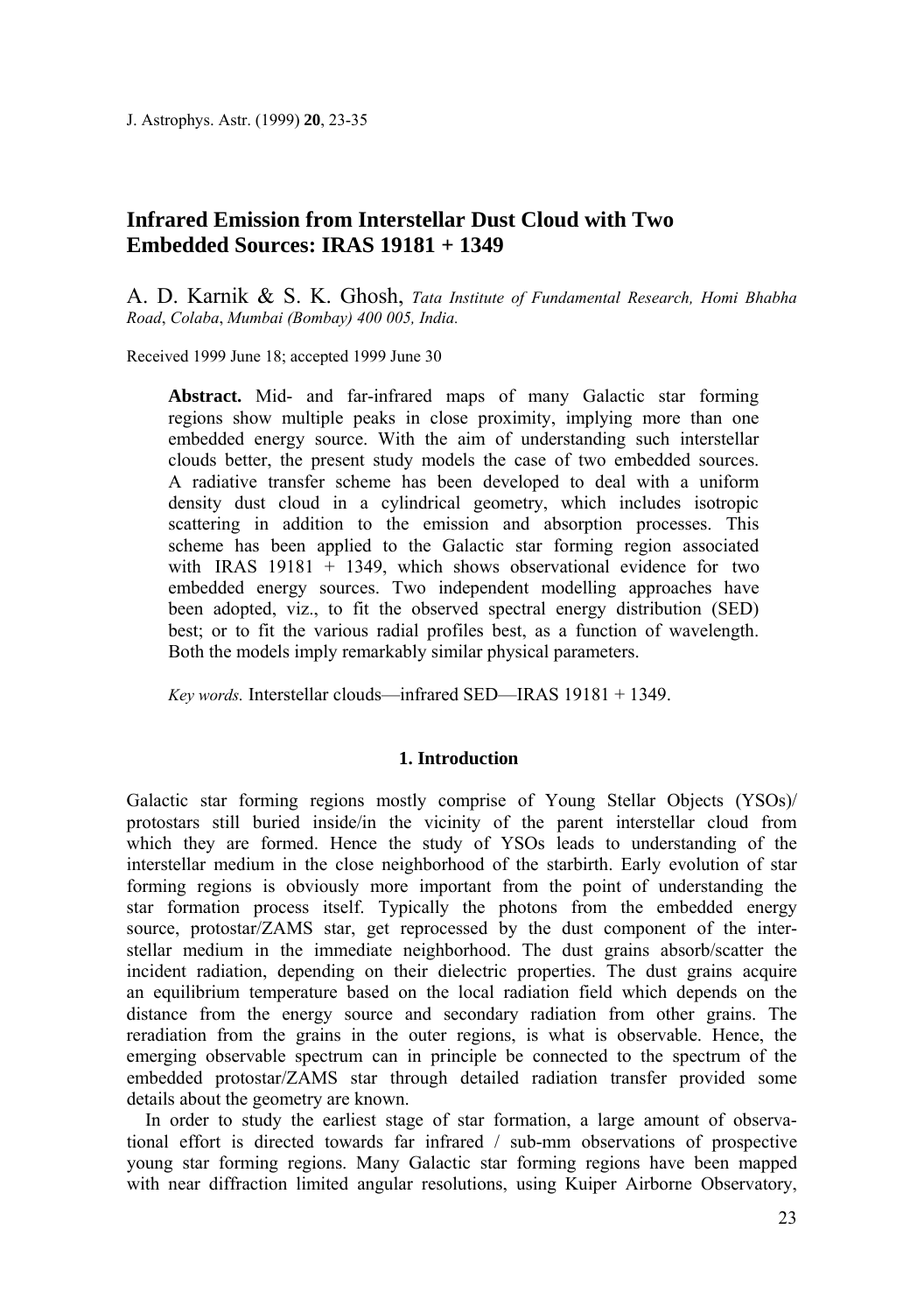Infrared Space Observatory (ISO), James Clerk Maxwell Telescope etc. in recent times. In many cases, the maps of continuum emission resolve several closeby individual intensity peaks as evident from the morphology of their isophots.

The present study is a step in the direction of extracting maximum possible information about the geometrical and physical details of the source by comparing radiative transfer models with observations in cases where two nearby sources are resolved. Here, the "nearby" implies the interference in energetics of each of the two resolved sources by the other one. The heating of dust in a cloud with multiple sources has been studied by Rouan (1979) under certain simplification. However, the problem of more than one embedded source has rarely been addressed quantitatively. The existing observational data showing clear evidence of resolved multiple embedded sources justify the need to explore geometries dealing with more than one embedded source. Ghosh & Tandon (1985) attempted to study the case of two embedded sources with many simplifying assumptions. They neglected some basic phenomena like scattering which limited its applicability to  $\lambda \geq 50$  µm only. The present work is an extension of this earlier attempt by including the effect of isotropic scattering.

In section 2 the problem has been formulated and the radiation transfer scheme is described. In section 3, we model observations of IRAS 19181 + 1349 which shows evidence of having two embedded sources. The results of our modelling are then discussed.

## **2. Model formulation**

The primary aim of the present model is to reproduce the infrared emission from a star forming cloud with two embedded sources, keeping the computational complexities at a minimum level.

The interstellar cloud is assumed to be of cylindrical shape. As a starting point, a uniform density of the cloud has been assumed. The line joining the two embedded ZAMS stellar/ protostellar energy sources defines the symmetry axis of the problem. Around each of the sources there will be a dust free cavity (Fig. 1). The existence of such a cavity is widely accepted due to evaporation of the dust grains in the intense radiation field. In addition, radiation pressure effects on the dust grains may also play a role in deciding the cavity size. The radiation transfer is carried out through the dust component alone. Dust grains with a continuous size distribution have been considered, and their composition is a parameter of modelling. Three types of grains, viz., Graphite, Astronomical Silicate and Silicon Carbide have been invoked since their existence is generally accepted. All properties of the dust grains, viz., absorption and scattering coefficients as a function of wavelength, for various sizes and all three types of grains, have been taken from Laor & Draine (1993). The size distribution of all the three types of grains has been assumed to be power law  $(n(a))da \sim a^{-3.5}da$  as per Mathis, Rumpl & Nordsieck (1977). The wavelength grid used 89 points covering from the Lyman continuum limit to the millimeter wavelengths.

The geometrical parameters relevant to the model (Fig. 1) include the radius of the cylinder  $(R_{\text{cv1}})$ , radii of dust free cavities near the two sources  $(R_{c1}, R_{c2})$ , and distance between two exciting sources (*D*)*.* Other physical parameters are the composition of the dust (relative abundances of three types of dust components) and the dust density expressed in optical depth at 100  $\mu$ m ( $\tau$  100). The optical depth at any other wavelength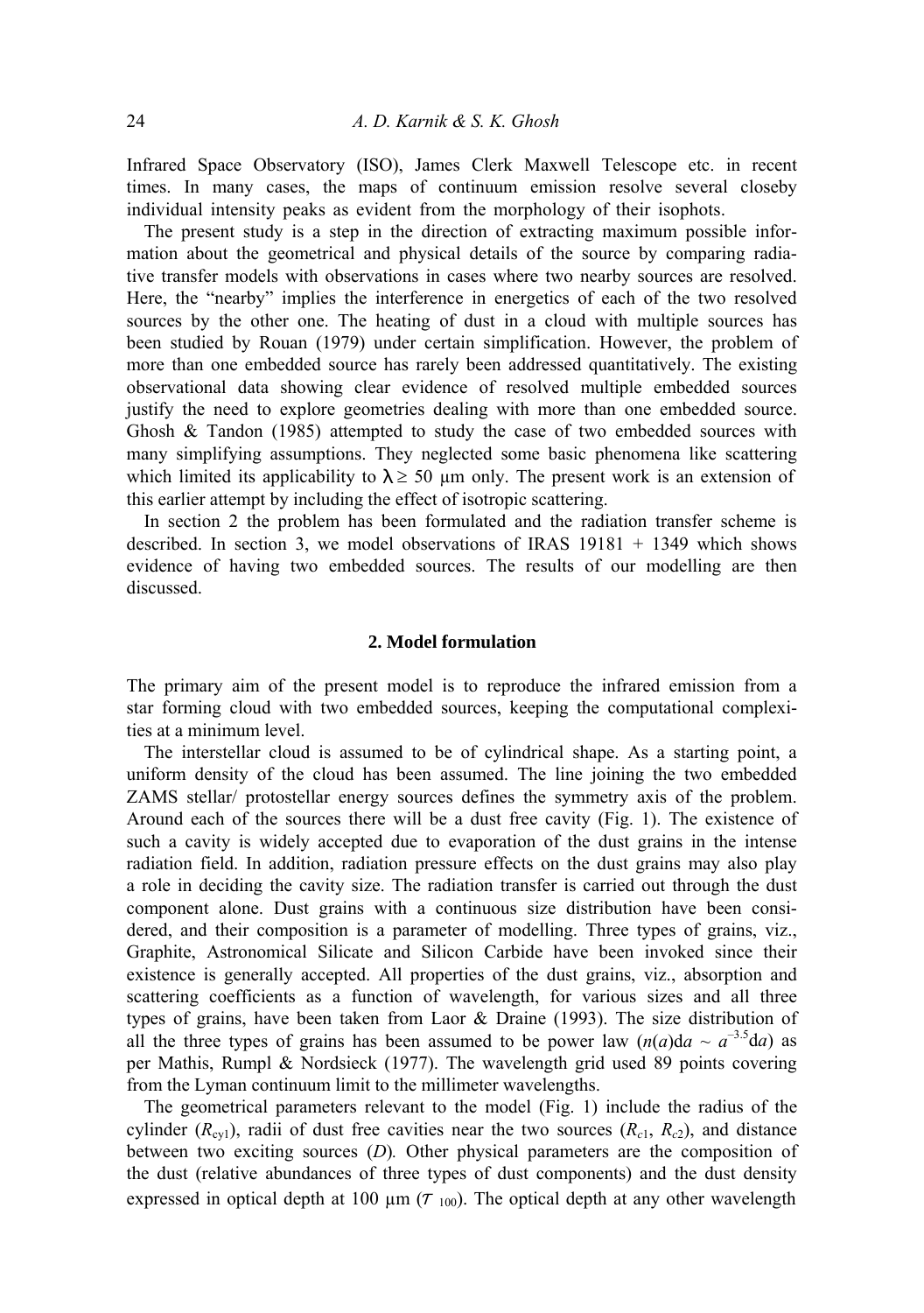

**Figure 1.** The geometry of the cylindrical cloud considered in the present study. The embedded energy sources lie along the axis of the cylinder (at the centers of the two small cylinders) separated by distance *D.* The two small cylinders represent the dust free cavities near the respective sources. The *z-*axis is defined to be along the symmetry axis of the cylinder. The cloud is divided into *n<sub>z</sub>* disks along z-axis, and each disk into *n<sub>r</sub>* concentric rings.

is uniquely connected to  $\tau_{100}$  via the dust properties and composition assumed in the particular model. The cylindrical interstellar cloud is divided into  $n<sub>z</sub>$  identical discs. Each of these discs is further divided into *nr* annular rings. The *nz* is chosen such that each disc is optically thin even at UV, along the *z*-axis. Along the radial direction (total number of grid points being  $n_r$ ), a two stage grid has been employed which is initially nearly logarithmically spaced (near the symmetry axis) and linearly spaced in the outer regions of the cylinder. This scheme of radial grid has been arrived at by keeping the optical depth related inaccuracies under check, for the entire wavelength region considered for the radiation transfer. Both the near logarithmic and the linear grids are matched by ensuring that radial cell size,  $\delta r(n_r)$ , is a smooth function of  $n_r$ . For modelling attempts of IRAS  $19181 + 1349$  a grid of 600 points in axial direction and of 25 points in radial direction were employed.

The relevant calculations are represented in equations  $(1)$ – $(7)$ . For clarity the frequency suffix has been dropped from all the terms, though calculations are performed for each frequency grid point. The quantities in angled brackets are averages over the dust size distribution. The code is simplified and optimized in many ways in view of the memory requirements and speed. Initially, factors totally dependent on the geometry of the problem and which do not change in each iteration are calculated. These include the optical depth terms and the geometric integrals involved in computations of radiation received by a unit volume element of the ring *i*  from the ring *j* (equation (1)). The geometric symmetry is such that such terms only depend on the axial separation between the two rings and their respective radii. The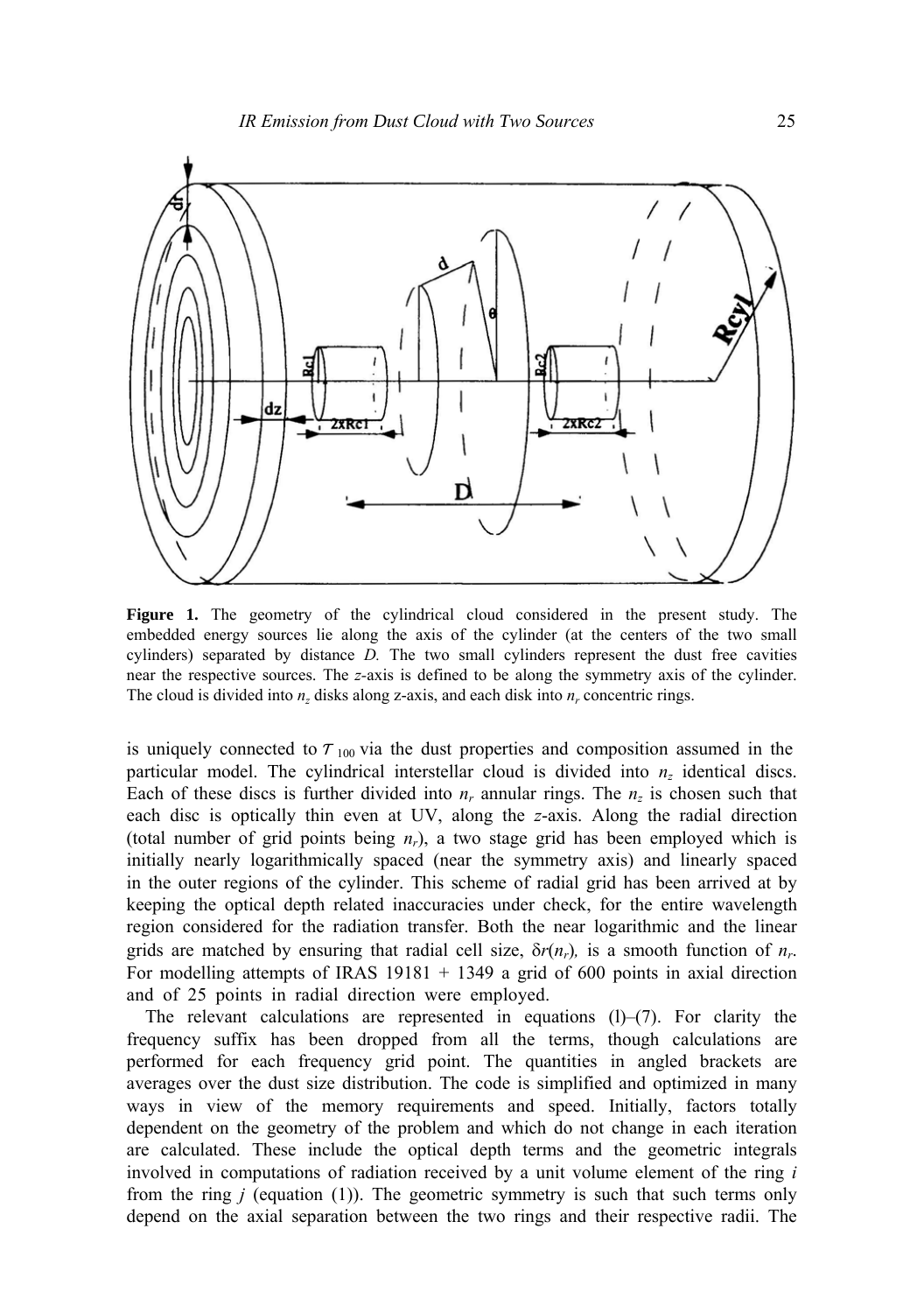total flux absorbed and scattered by unit volume in each ring due to radiation from other rings is then calculated (equation (2)). Also, the radiation received by a unit volume element of the ring *i* from embedded sources depends only on the geometry and the optical depth per unit length of the particular model and hence is fixed over iterations (equation (3)). The equilibrium temperature of the dust grains (on the median circle) for any particular annular ring is calculated using an iterative scheme by equating the power radiated by the dust (equation (6)) to the power absorbed (equation(7)). The latter is contributed by the embedded exciting sources (attenuated by the line of sight dust) as well as secondary emission and scattering from dust grains in all other annular rings (equation (4)). This simplifies the calculations leading to a set of coupled equations with only two parameters per ring, temperature  $(T_i)$  and  $F<sup>i</sup>$ changing from iteration to iteration thus greatly reducing the memory requirements.

$$
F_r^{i,j} = \sum_{\theta} \frac{e^{-\langle \pi a^2 Q_{\text{ext}} \rangle n_d d_{i,j,\theta}}}{d_{i,j,\theta}^2} \left[ \langle \pi a^2 Q_{\text{abs}} \rangle n_d B(T_j) + \frac{\langle \pi a^2 Q_{\text{scat}} \rangle F^j}{4 \pi \langle \pi a^2 Q_{\text{ext}} \rangle} \right] \Delta r_j \, \Delta z \, \Delta \theta r_j, \tag{1}
$$

$$
F_r^i = \sum_{j=1, j\neq i}^{n_r \times n_z} \langle \pi a^2 Q_{\text{ext}} \rangle n_d F_r^{i,j}, \qquad (2)
$$

$$
F_s^i = \sum_{s=1}^2 \langle \pi a^2 Q_{\text{ext}} \rangle \frac{\pi R_s^2 F_s}{r_{i,s}^2} e^{-\langle \pi a^2 Q_{\text{ext}} \rangle n_d \langle r_{i,s} - r_{c,s} \rangle}, \tag{3}
$$

$$
F^i = F^i_r + F^i_s,\tag{4}
$$

 $\sim$ 

$$
F_e^i = \langle \pi a^2 Q_{\rm abs} \rangle 4\pi B(T_i), \tag{5}
$$

$$
P_{\text{Emitted}} = \int F_e^i d\nu,\tag{6}
$$

$$
P_{\text{Absorbed}} = \int \frac{\langle \pi a^2 Q_{\text{abs}} \rangle}{\langle \pi a^2 Q_{\text{ext}} \rangle} (F_r^i + F_s^i) d\nu, \tag{7}
$$

Where

 $d^2 \equiv (z_i - z_j)^2 + (r_i)^2 + (r_j)^2 - 2r_i r_j \cos(\theta)$  $\theta$  is azimuthal angular difference between two volume unit under consideration.  $r_{i,s}^2 \equiv (z_i - z_s)^2 + r_i^2$ 

 $r_{\rm c,s}^2 \equiv$  dust cavity radius for source *s*.

$$
Q_{\rm ext} \equiv Q_{\rm abs} + Q_{\rm scat}
$$

- $n_d$  ≡ number density of dust grains.
- $T_i$  ≡ Temperature of dust in ring *i*.
- $F_s \equiv$  surface flux spectrum for source *s*.
- $F_r^i$  ≡ Flux absorbed and scattered by unit volume of ring *i*, due to other rings.
- $F_s^i$  ≡ Flux absorbed and scattered by unit volume of ring *i*, due to sources.
	- $F^i$  ≡ Total flux absorbed and scattered by unit volume of ring *i*.
- $B(T) \equiv$  Planck function.

The dust temperature for each annular ring, leading to the temperature distribution throughout the cloud, is determined iteratively. Initially (the very first iteration), only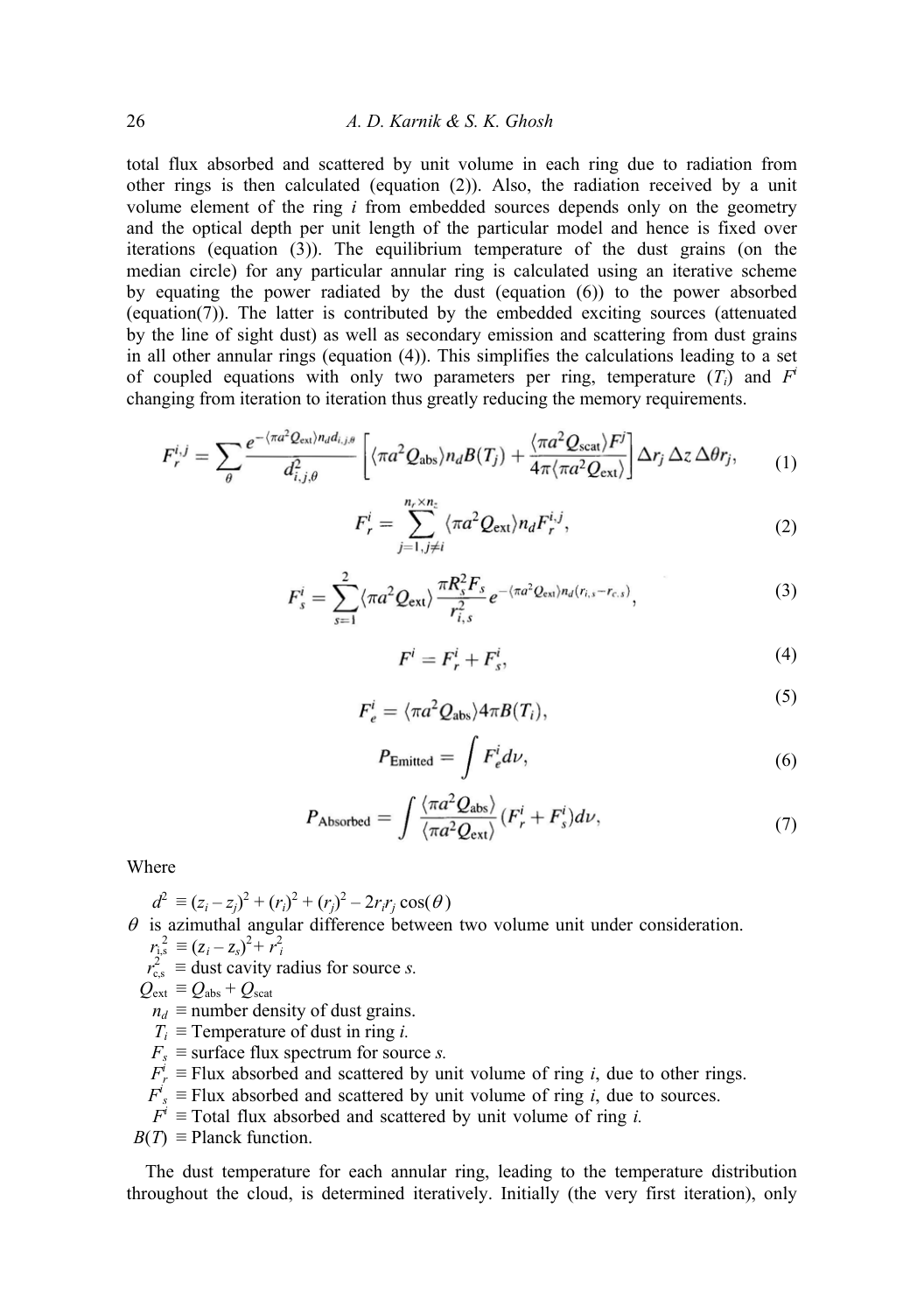the two embedded sources power the heating of the grains. From the second iteration onwards the effects of secondary heating and scattering are taken into account. In this iterative procedure the temperature of each annular ring is gradually updated in each iteration satisfying the condition  $P_{Emitted} = P_{Absorbed}$ . The iterations are continued till the fractional changes in absorbed power for each annular ring, between successive iterations, reduces below the convergence criteria.

The emergent intensity distribution, as seen by a distant observer is predicted by integrating the emitted and scattered radiation along relevant lines of sight and taking account of extinction due to the line of sight optical depth. This spatial intensity distribution at any selected wavelength is convolved with the relevant instrumental beam profile (PSF) for direct comparison with observations.

Before applying the scheme developed above to any astrophysical source it is necessary to verify its reliability and quantify its accuracy. For this, we simulate the case of a single embedded source by "dimming" one of the two sources thereby keeping our original code intact during the test runs. This simulates a single exciting source embedded on the symmetry axis of the uniform density cylindrically shaped cloud. The size of the cylindrical cloud has been chosen such that the results from other codes using spherically symmetric geometry could be compared effectively. We have used the well established code CSDUST3 (Egan, Leung & Spagna 1988) for such a comparison.



**Figure 2.** The geometrical dimensions of the spherical (CSDUST3) and the cylindrical modelling schemes under comparison.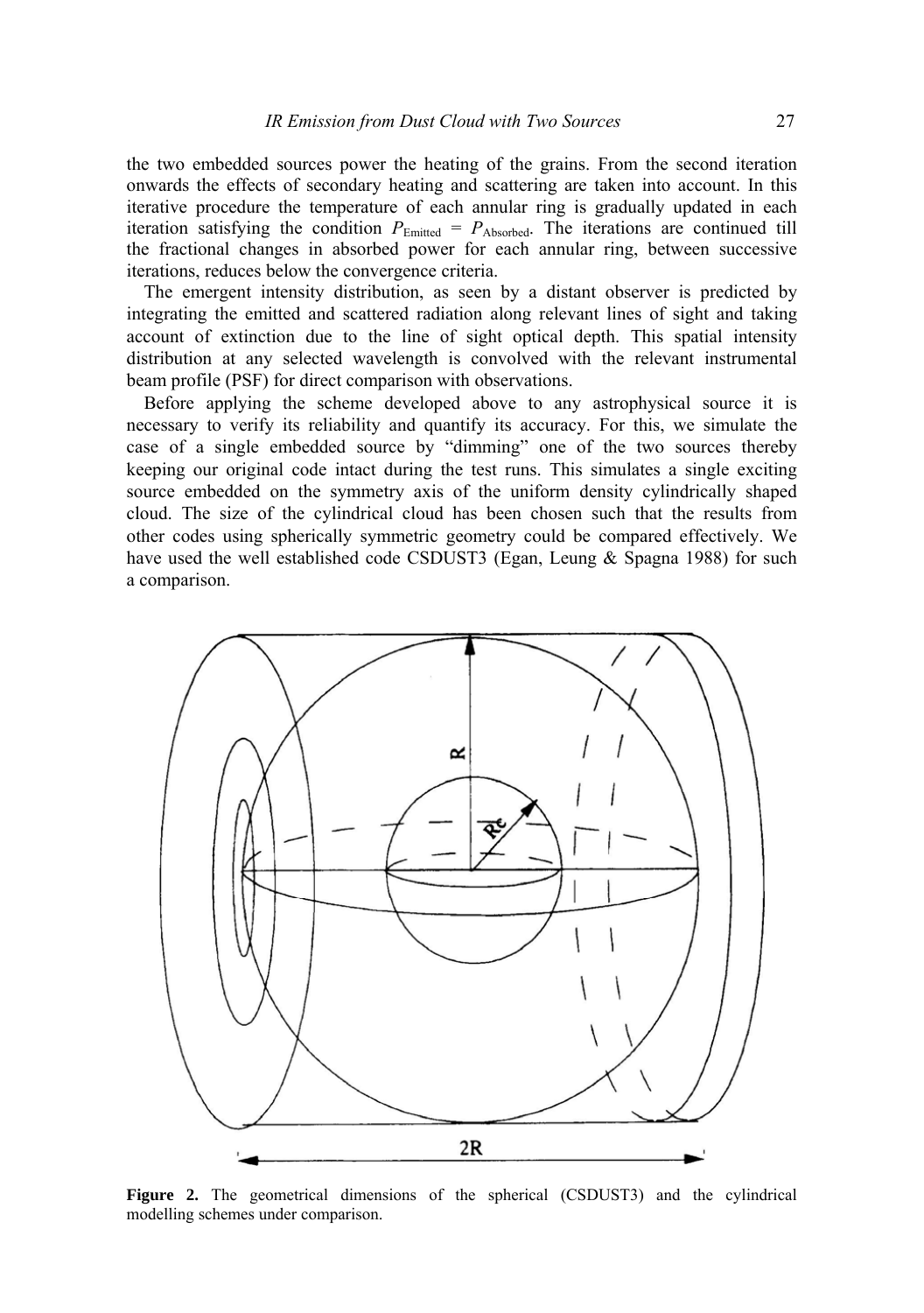The radius of the cylindrical cloud used for comparing our code with the spherically symmetric code was identical to that of the "equivalent" spherical cloud. The length of the cylinder (along *z*-axis) is twice this radius. Fig. 2 is a schematic of the cylindrical as well as the spherical models.

The assumed radius of the cylinder, as well as the sphere, was 2 pc. The radius of the dust free cavity near the source was adopted to be .01 pc. In order to make the comparison possible and effective, all model parameters were made identical for both the codes. These include: dust size distribution; dust number density (and hence total optical depth along the line of sight between the embedded source and the distant observer). A typical dust composition has been assumed consisting of 50 % Graphite and 50 % Astronomical Silicate. The embedded energy source was assumed to be a single ZAMS 05 star with luminosity  $9.0 \times 10^{5}L_{\odot}$ . Some parameters were explored (e.g. optical depth) to study regions of validity with specified accuracy, by changing them identically for both the schemes. A large range in the optical depth  $\tau_{100}$ , viz.,  $1.0 \times 10^{-3}$  to 0.1 was covered during the test runs.

The comparison of the emergent spectral energy distributions (SEDs) from both the schemes for various optical depths are shown in Fig. 3. It may be seen that the SEDs match quantitatively over a wide range of optical depths from mid-infrared to millimeter wavelengths. There are some differences at near infrared wavelengths; this is to be expected from the differences in the cell sizes and the geometry. However, since the main motive of the present study is to interpret measurements in the wavebands beyond the mid-IR, our code may be considered to be satisfactory. From this comparative study we conclude that our code is accurate up to an optical depth corresponding to  $\tau_{100} \approx 0.06$  ( $\tau_{1 \mu m} \approx 6$ ), for the present choice of grid points. This limit already corresponds to much denser clouds than generally found in the Galactic star forming regions.

## **3. IRAS 19181 +1349**

The Galactic star forming region IRAS 19181 + 1349 is an IRAS Point Source Catalog (IRAS PSC) source associated with the radio source  $G48.60 + 00$ . The presence of a radio continuum suggests ongoing high mass star formation in the region. This source has been resolved in two components in the  $210 \mu m$  map (Fig. 4b) generated from the observations using the TIFR 1-meter balloon borne telescope (Karnik *et al.* 1999). Although a single IRAS PSC source is associated with this star forming region, the HIRES processing of the IRAS survey data has led to the resolution of these two sources in the 12 and 25  $\mu$ m band maps. The map at 12  $\mu$ m is shown in Fig. 4(a). We denote FIR peak with higher R.A. as S1 and that of lower R.A. S2, respectively, hereafter. Zoonematkermani *et al.* (1990) have reported four compact radio sources  $48.603 + 0.026$ ,  $48.609 + 0.027$ ,  $48.606 + 0.023$  and  $48.592 + 0.044$ in this region. The first three of these closely match S1 (positionally) while the fourth one matches S2. Kurtz, Churchwell & Wood (1994) have also reported three ultracompact HII regions which are positionally close to S1, indicating ongoing high mass star formation in a very early evolutionary phase. This source has also been observed using the ISOCAM instrument onboard Infrared Space Observatory (ISO) using seven filters centred at four PAH features and 3 continuua (3.30, 3.72, 6.00, 6.75, 7.75, 9.63, 11.37 µm; Verma *et al.* 1999). The ISOCAM images at all the bands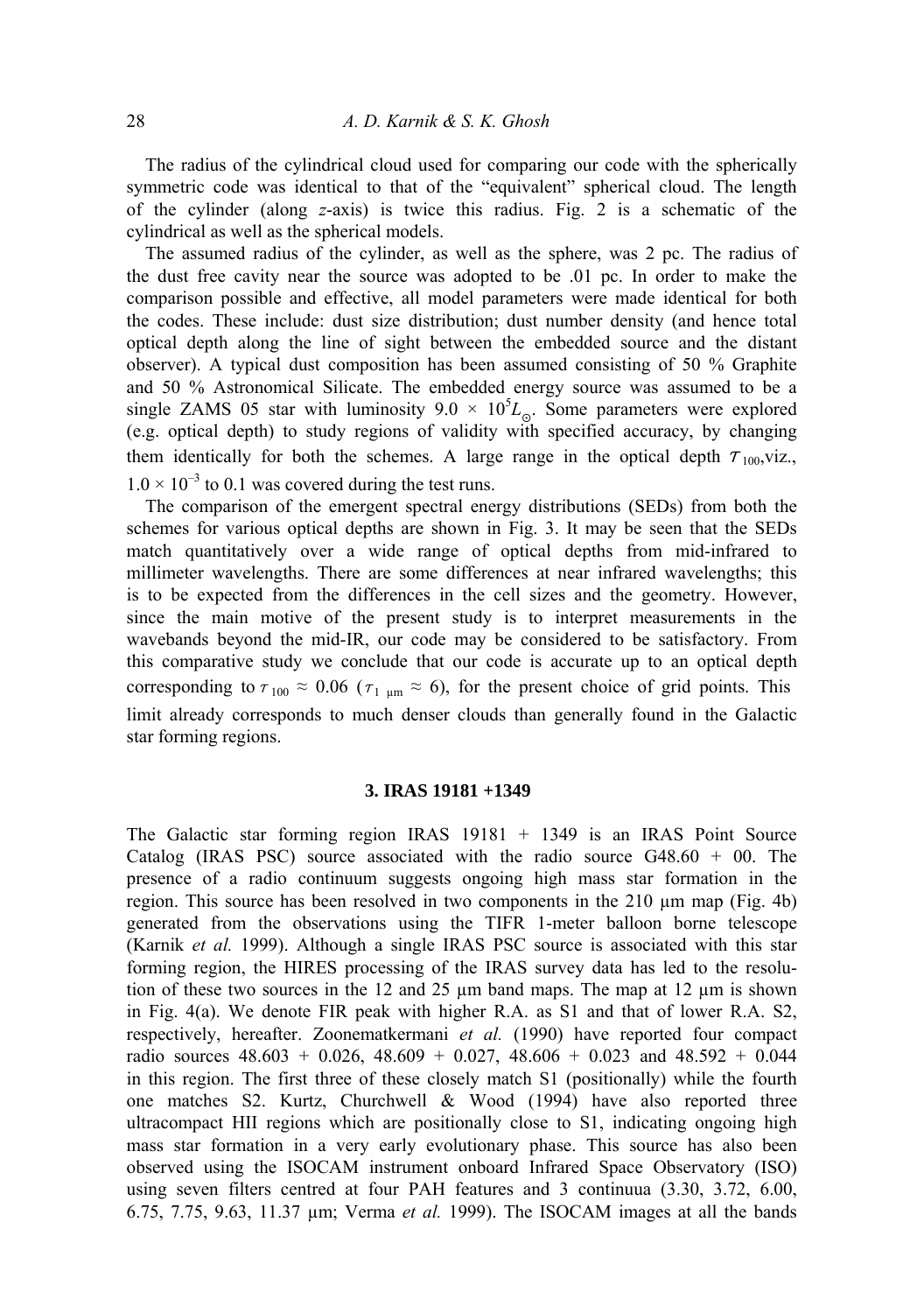

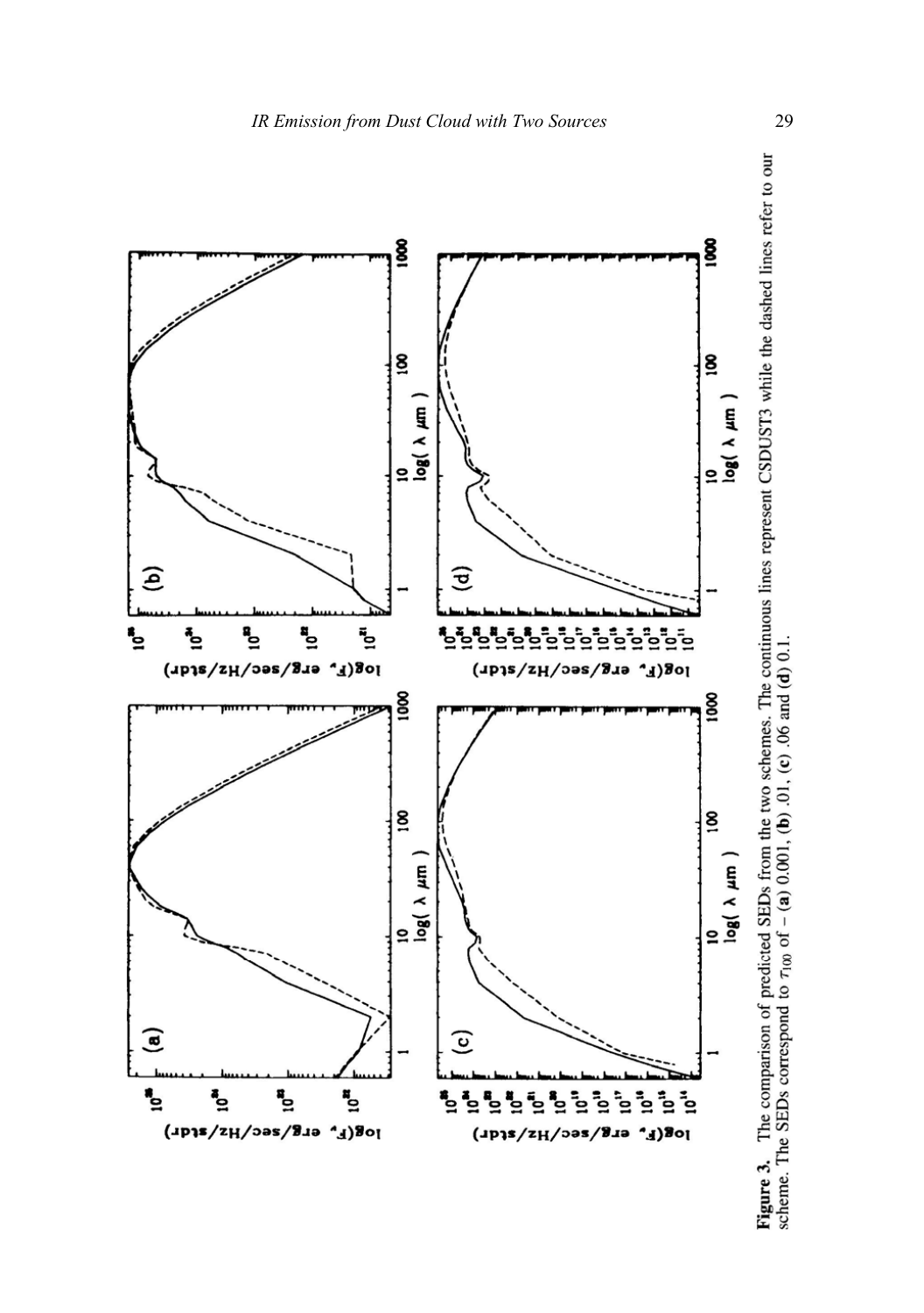

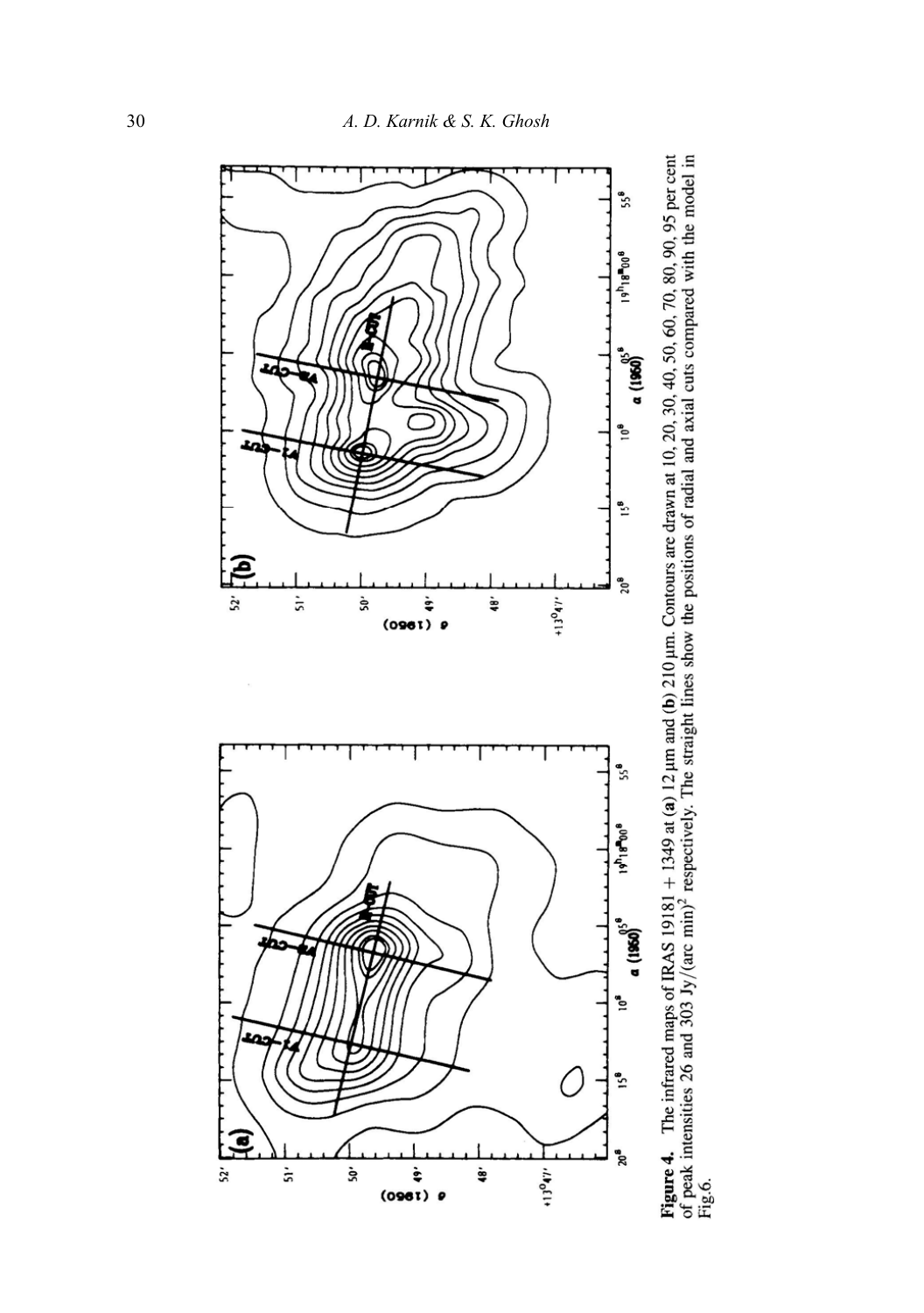show two extended prominent complexes with multiple peaks. Hence from radio as well as mid to far infrared observations the nature of IRAS 19181 + 1349 is established to be of double embedded source/cluster type.

This seems to be an ideal astrophysical example of interstellar cloud with two embedded sources. We attempt to model this source with our scheme to extract important physical parameters about the embedded energy sources as well as the intervening interstellar medium in IRAS  $19181 + 1349$ . Next we describe the results obtained from such a study.

The source IRAS 19181 + 1349 was considered as a cylindrical dust cloud with two protostellar/ZAMS stellar sources embedded along the axis of the cylinder. The size of the cloud and the dust density were used as free parameters. The sum of the luminosities of the two embedded sources is determined by integrating the observed spectral energy distribution (SED). The observations used for this integration includes the four IRAS bands and the two TIFR bands. This total luminosity is treated as an observational constraint in the modelling. Further observational constraints include: the shape of the SED which was obtained from HIRES-IRAS, TIFR and ISO observations, and the structural morphology of IRAS 19181+1349 as reflected by the isophote contours of the high angular resolution maps at 12 and 210 µm. As our code does not deal with the physics of PAH emission at present, only the data in ISOCAM filters sampling the continuua have been used to constrain the model.

Two completely independent approaches have been followed in modelling IRAS 19181 + 1349 using our scheme. In each approach, all the model parameters are floated to obtain the best fit model. The parameters fine tuned to achieve the best fit model are: luminosities of individual embedded sources; geometrical size details of the cylindrical cloud (including the size of the cavity); and the dust density/optical depth. The main aim of the first approach is to optimize the fit to the observed SED (hereafter  $M<sub>SED</sub>$ )<sup>.</sup> The second approach optimizes the one dimensional radial intensity profiles at selected wavelengths covering mid to far infrared bands (hereafter  $M_{\text{RC}}$ ). The radial profiles are taken along geometrically interesting axes, viz., along the line joining the two embedded sources and along lines perpendicular to the cylinder axis and passing through either of the two sources (see Fig. 4). Whereas the first approach gives precedence to the overall energetics the latter gives more importance to the structural details in the isophotes, particularly close to the embedded sources and the region between them. The actual reality may lie somewhere in between these two approaches.

The axes where radial cuts have been taken are also displayed on the 12 and 210  $\mu$ m maps in Fig. 4. The fits to the observed SED for both  $M_{\text{SED}}$  as well as  $M_{\text{RC}}$  are presented in Fig. 5. Comparison of the radial cuts at 12 and 210  $\mu$ m along the three axes between the observed maps and the best fit  $M_{\text{RC}}$  model is shown in Fig. 6.

The  $M<sub>SED</sub>$  approach fits the observed SED very well right through near-IR to submm, though there is some discrepancy in the far-IR (Fig. 5). On the other hand, fit from the  $M_{\text{RC}}$  approach is reasonable for  $\lambda \geq 25$  µm only. The radial cuts at 210 µm fit the observed data very well. However, at 12 µm although the model predictions qualitatively agree with the data, there are discrepancies viz., the extent of emission along vertical axis and the relative contrast of the minima between the two sources. From the above it appears that the  $M_{\text{RC}}$  approach is very sensitive to the exact distribution of sources, specially at shorter wavelengths (which traces much hotter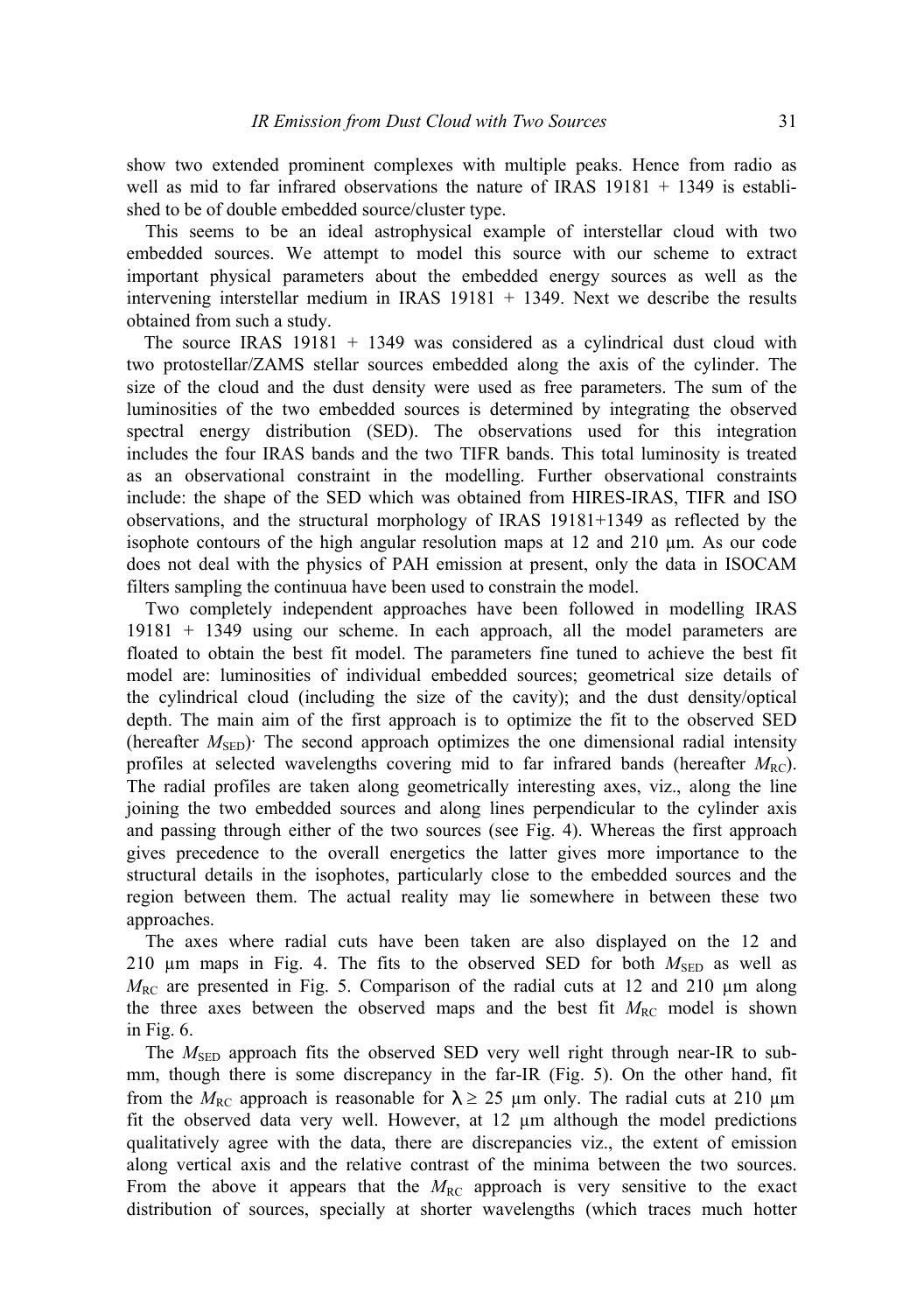

**Figure 5.** The SEDs for the source IRAS 19181 + 1349 predicted by the radiative transfer models. The solid and the dashed lines represent best fit models from the  $M_{\text{SFD}}$  and  $M_{\text{RC}}$ approaches, respectively. The crosses represent HIRES (processed IRAS), T1FR and ISOCAM continuum flux densities. The solid triangles represent ISOCAM flux densities measured through filters centered on the PAH features.

dust and hence physically closer to the exciting source). One possibility for these discrepancies is that our model is too simplified than the actual reality in IRAS 19181 + 1349. For example there may be a distribution of sources along the line joining S1 and S2 and away from it, but with more concentration near S1 and S2. This way the discrepancy for  $M_{\text{RC}}$  in the mid-IR part of SED will also be explained. Assuming a constant dust density in the cloud may also be a major reason for the discrepancy.

The results of modelling IRAS 19181 + 1349 in the form of best fit model parameters as found under both the approaches  $(M_{\rm{SED}}$  and  $M_{\rm{RC}})$  are presented in Table 1. The value of  $\tau_{100}$  found from both the approaches are well within the range of validity of the code, i.e. much less than 0.06. The luminosities of both the sources are similar and the dust is found to be predominantly (80%) Silicate with no Silicon Carbide, the rest (20%) being Graphite. It is remarkable that almost all the important parameters are identical as found from both the approaches. The only difference is seen at the physical sizes of the cavities. The remarkable similar physical parameters obtained from both the approaches gives good confidence on the derived astrophysical parameters for the Galactic star forming region IRAS 19181 + 1349.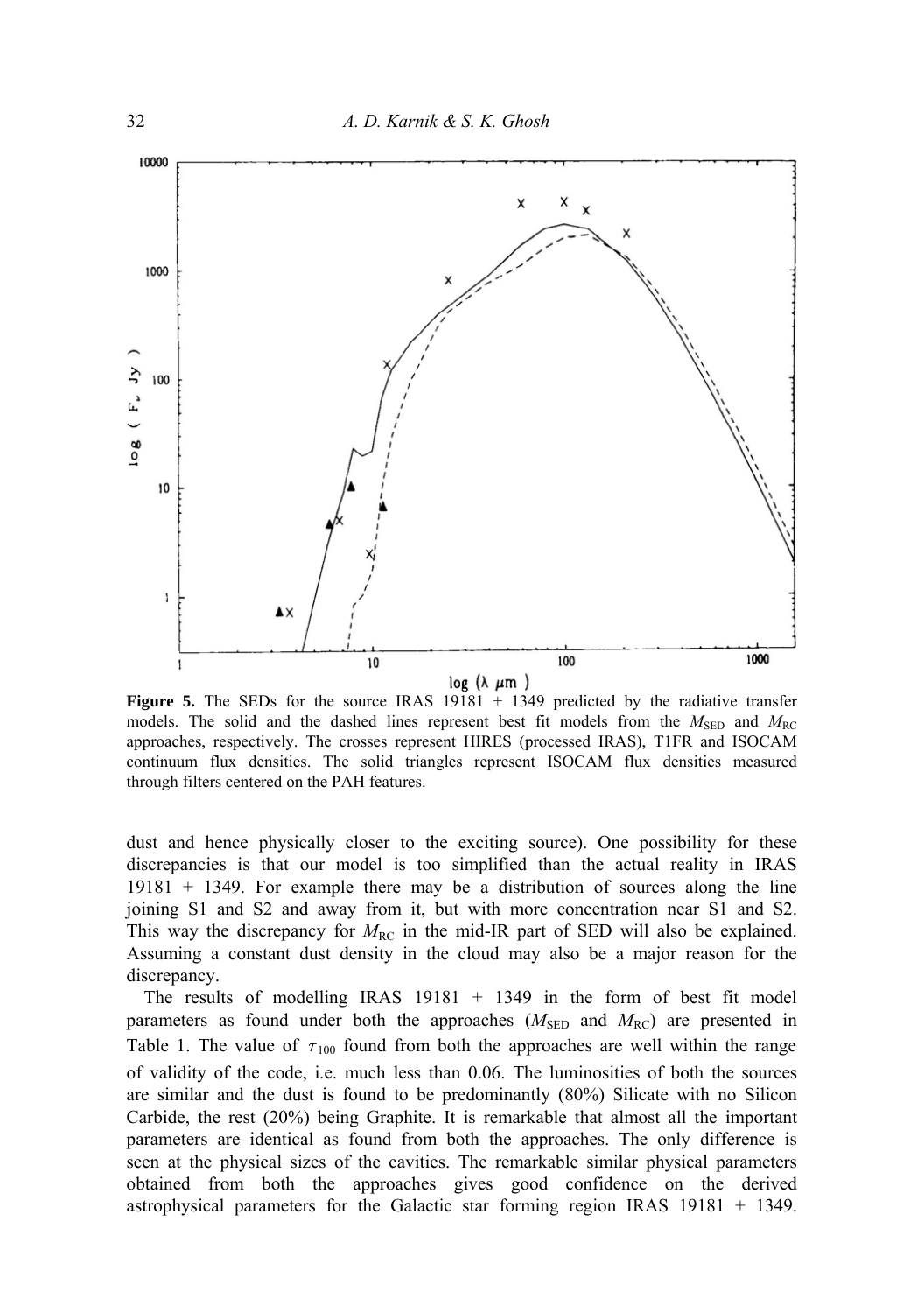

**Figure 6.** The axial and radial cuts predicted by the radiative transfer model  $(M_{RC})$  (continuous lines), compared with the observations (crosses), at 12 and 210 µm. The spatial positions of the cuts are displayed in Fig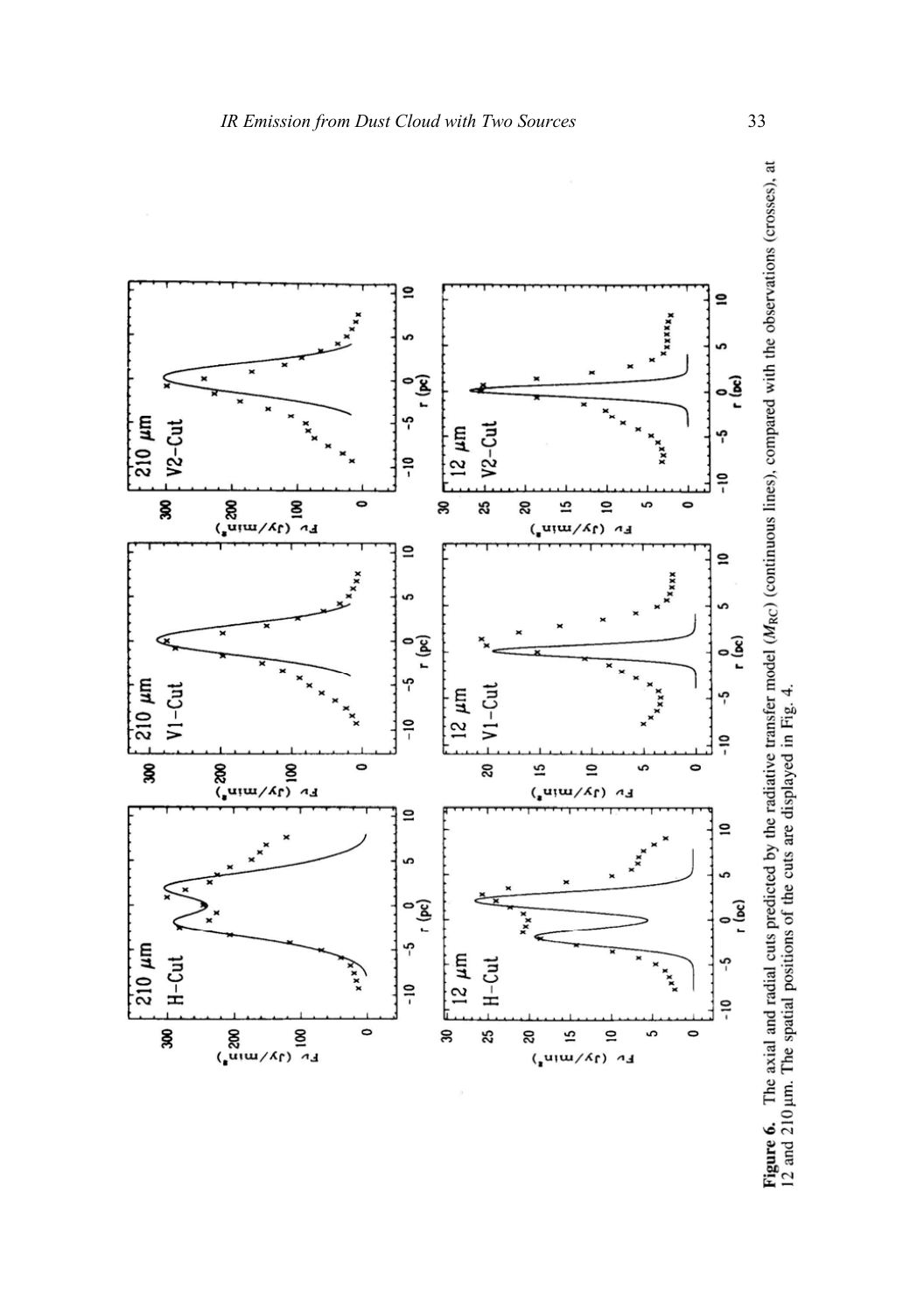| Parameter                              | $M_{RC}$            | $M_{\rm SED}$       |
|----------------------------------------|---------------------|---------------------|
| $R_c$ (pc)(Source 1)                   | 0.11                | 0.03                |
| $R_c$ (pc)(Source 2)                   | 0.09                | 0.01                |
| $L_{\text{source1}}$ (L <sub>o</sub> ) | $6.2 \times 10^{5}$ | $6.2 \times 10^{5}$ |
| $L_{\text{source2}}$ (L <sub>o</sub> ) | $6.3 \times 10^{5}$ | $6.3 \times 10^{5}$ |
| $\tau_{100 \text{ cyl}}$ (/pc)         | 0.024               | 0.028               |
| $R_{\text{cyl}}$ (pc)                  | 2.1                 | 1.8                 |
| Graphite: Silicate: SiC                | 20:80:0             | 20:80:0             |

**Table 1**. Best fit model parameters for  $M_{\text{RC}}$  and  $M_{\text{SED}}$  schemes.

This scheme will be useful to model other similar double sources. A huge database from ISO (SEDs as well as images leading to radial cuts, covering 2.5 to 200  $\mu$ m of the spectrum) will soon become available for such modelling.

#### **4. Summary**

High angular resolution mid/far infrared maps of many Galactic star forming regions show evidence for multiple embedded energy sources in the corresponding interstellar clouds. With the aim of studying such star forming regions with two embedded sources, a scheme has been developed to carry out radiative transfer calculations in a uniform density dust cloud of cylindrical geometry, and which includes the effect of isotropic scattering in addition to the absorption and emission processes. In addition to the luminosities of the two embedded energy sources, the cylindrical cloud size, separation between the two sources, dust density and composition are the parameters for the modelling. The accuracy of our scheme has been tested by comparing the results with a well established 1-D code.

An attempt was made to model the Galactic star forming region associated with IRAS 19181 + 1349 which shows double peaks in the mid- and far-infrared maps using the scheme described here. Two independent approaches were employed to find the best fit models for IRAS 19181 + 1349. Whereas the first  $(M<sub>SED</sub>)$  approach aims to fit the observed SED best; the latter  $(M_{\text{RC}})$  aims to fit the radial intensity profiles (along a few important axes) at mid-to far-infrared wavebands. Interestingly most of the crucial model parameters like luminosities, effective temperatures, dust composition, optical depth etc. turn out to be identical under both the approaches.

#### **Acknowledgements**

It is a pleasure to thank the members of the Infrared Astronomy Group of T.I.F.R. for their encouragement.

## **References**

Egan, M. P., Leung, C.M.,SpagnaJr, G. F.,1988, *Computer Physics Communications,* **48**, 271. Ghosh, S. K., Tandon, S. N., 1985, *Mon. Not. R. Astr. Soc.,* **215**, 315.

Karnik, A. D., Ghosh, S. K., Rengarajan, T. N., Tandon, S. N., Verma, R. P, 1999, *Bull. Astr. Soc. India*, **27**, 167.